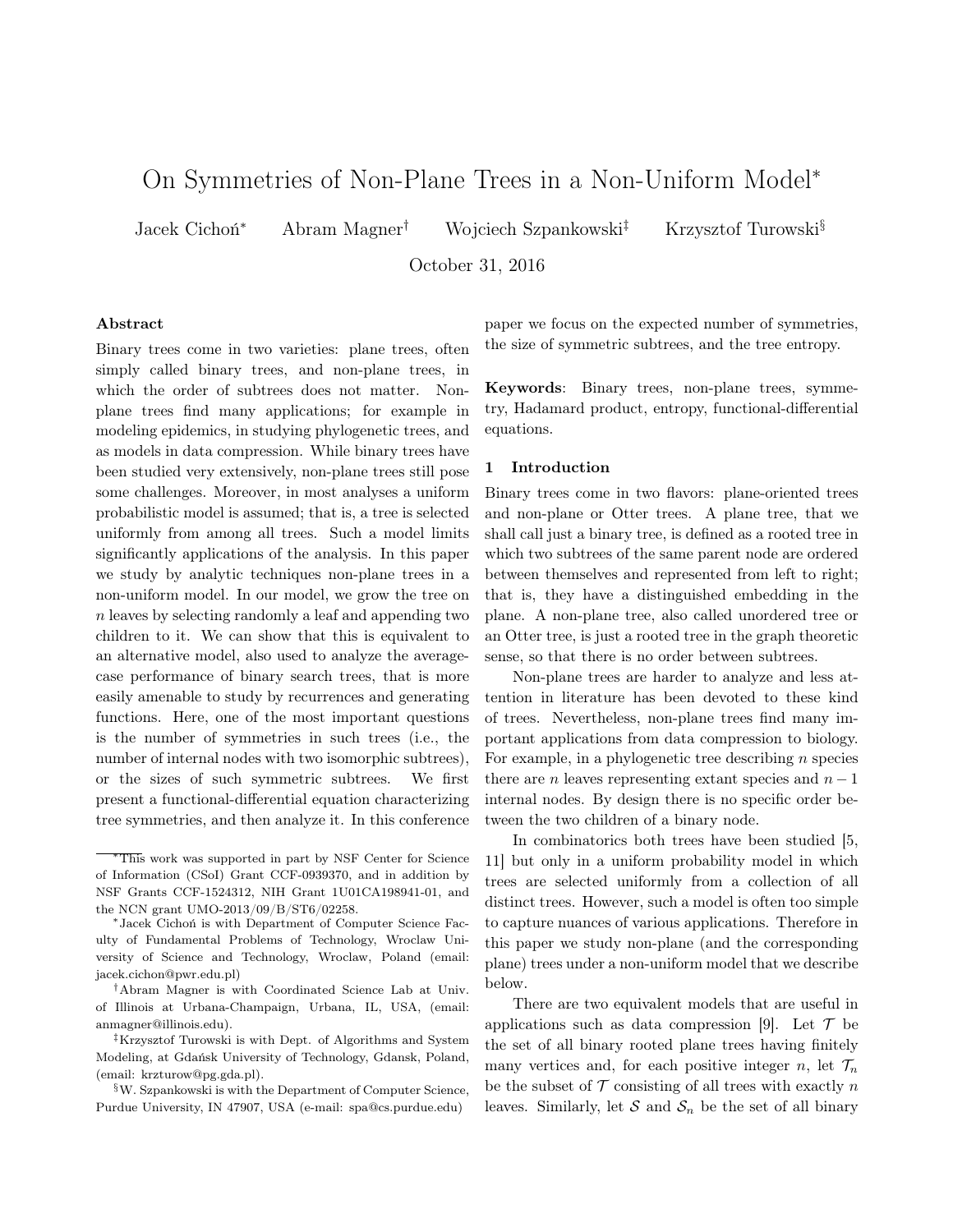rooted non-plane trees with finitely many vertices and exactly n leaves, respectively. In the first model to grow a tree built on  $n$  leaves we pick up randomly a leaf v, and then append two children to it, say  $v^L$ and  $v^R$ . Our second model (also known as the binary search tree model), is ubiquitous in the computer science literature, arising for example in the context of binary search trees formed by inserting a random permutation of  $[n-1]$  into a binary search tree [1, 6]. Under this model we generate a random tree  $T_n$  as follows: at first, t is equal to the unique tree in  $\mathcal{T}_1$  and we associate a number  $n$  with its single vertex. Then, in each recursive step, let  $v_1, v_2, \ldots, v_k$  be the leaves of t, and let integers  $n_1, n_2, \ldots, n_k$  be the values assigned to these leaves, respectively. For each leaf  $v_i$  with value  $n_i > 1$ , randomly select integer  $s_i$  from the set  $\{1, \ldots, n_i-1\}$ with probability  $\frac{1}{n_i-1}$  (independently of all other such leaves), and then grow two edges from  $v_i$  with left edge terminating at a leaf of the extended tree with value  $s_i$ and right edge terminating at a leaf of the extended tree with value  $n_i - s_i$ . The extended tree is the result of the current recursive step. Clearly, the recursion terminates with a binary tree having exactly  $n$  leaves, in which each leaf has assigned value 1; this tree is  $T_n$ . In [9, 13] it was proved that both models are probabilistically equivalent.

In data compression and other applications symmetries of plane and non-plane trees are of interest. In particular, for compression one needs to know the number of internal nodes that have two isomorphic subtrees, the size of such isomorphic trees, and the entropy of trees. In this conference paper we set the stage to analyze these quantities for non-plane (and the corresponding plane) trees. We derive a functional-differential equation for the bivariate generating function from which we compute the average number of nodes with two isomorphic subtrees as well as the entropy of non-plane trees (see also the recent paper [9]).

There are a few scattered results for non-plane trees in a uniform model [2, 5, 11]. The non-plane trees in the binary search tree-like model were studied by analytic tools in [1, 6] in a different context, and by a different method in [9]. In this work we use analytic combinatorics to initiate systematic studies of non-plane trees.

#### 2 Main Results

Let  $S$  be the set of all binary rooted non-plane trees having finitely many vertices. Such trees are often called Otter trees. Let  $S_n$  be the subset of S consisting of all trees with exactly *n* leaves. We also denote by  $\mathcal T$  the set of all binary rooted plane trees having finitely many vertices. Let  $\mathcal{T}_n$  be the subset of  $\mathcal T$  consisting of all trees with exactly *n* leaves. For any  $s \in \mathcal{S}$  and  $t \in \mathcal{T}$  let  $t \sim s$ mean that the plane tree  $t$  is isomorphic to the non-plane tree s. Furthermore, we define  $[s] = \{t \in \mathcal{T} : t \sim s\}$  as a collection of all plane trees  $t$  having the same non-plane tree s.

In this paper we denote by  $|t|$  the number of leaves of a tree t. The probability of a tree  $t \in \mathcal{T}_n$  in our non-uniform model is [9]

$$
P(T_n = t) = \prod_{v \in t^o} (\Delta(v) - 1)^{-1}
$$

,

where  $t^o$  is the set of internal nodes of t and  $\Delta(v)$  is the number of leaves of a tree rooted at  $v<sup>1</sup>$ . <sup>1</sup> These probabilities satisfies the following recurrence

$$
P(T_n = t) = \frac{1}{n-1} P(T_{\Delta(t_1)} = t_1) P(T_{\Delta(t_2)} = t_2) ,
$$

where  $t_1, t_2$  are the two subtrees of tree t whose roots are the two children of the root of  $t$ . The recursion starts with the unique tree  $t_1$  from  $T_1$ , when we have  $P(T_1 = t_1) = 1$ . It should be noted that this recursion resembles a recurrence for binary search trees which was studied in [1, 6].

For any  $t_1, t_2 \in T_n$  such that  $t_1 \sim s$  and  $t_2 \sim s$  it holds that  $P(T_n = t_1) = P(T_n = t_2)$ . By definition, s corresponds to  $|[s]|$  isomorphic plane trees, so for any  $t \in [s]$  it holds that

(2.1) 
$$
P(S_n = s) = |[s]| \cdot P(T_n = t), \quad t \in [s].
$$

In other words, we put

$$
P(S_n = s) = \sum_{t \sim s} P(T_n = t) .
$$

Furthermore,

(2.2) 
$$
P(T_n = t | S_n = s) = \frac{1}{|[s]|}.
$$

Let sym $(t)$  be the number of non-leaf (internal) nodes  $v$  of tree  $t$  such that the two subtrees stemming

 $\sqrt{1 + W}$  use  $T_n$  to denote a random variable representing a random tree in  $\mathcal{T}_n$ ; however, we often abuse notation and write  $T_n$  for both the set of trees and the random variable.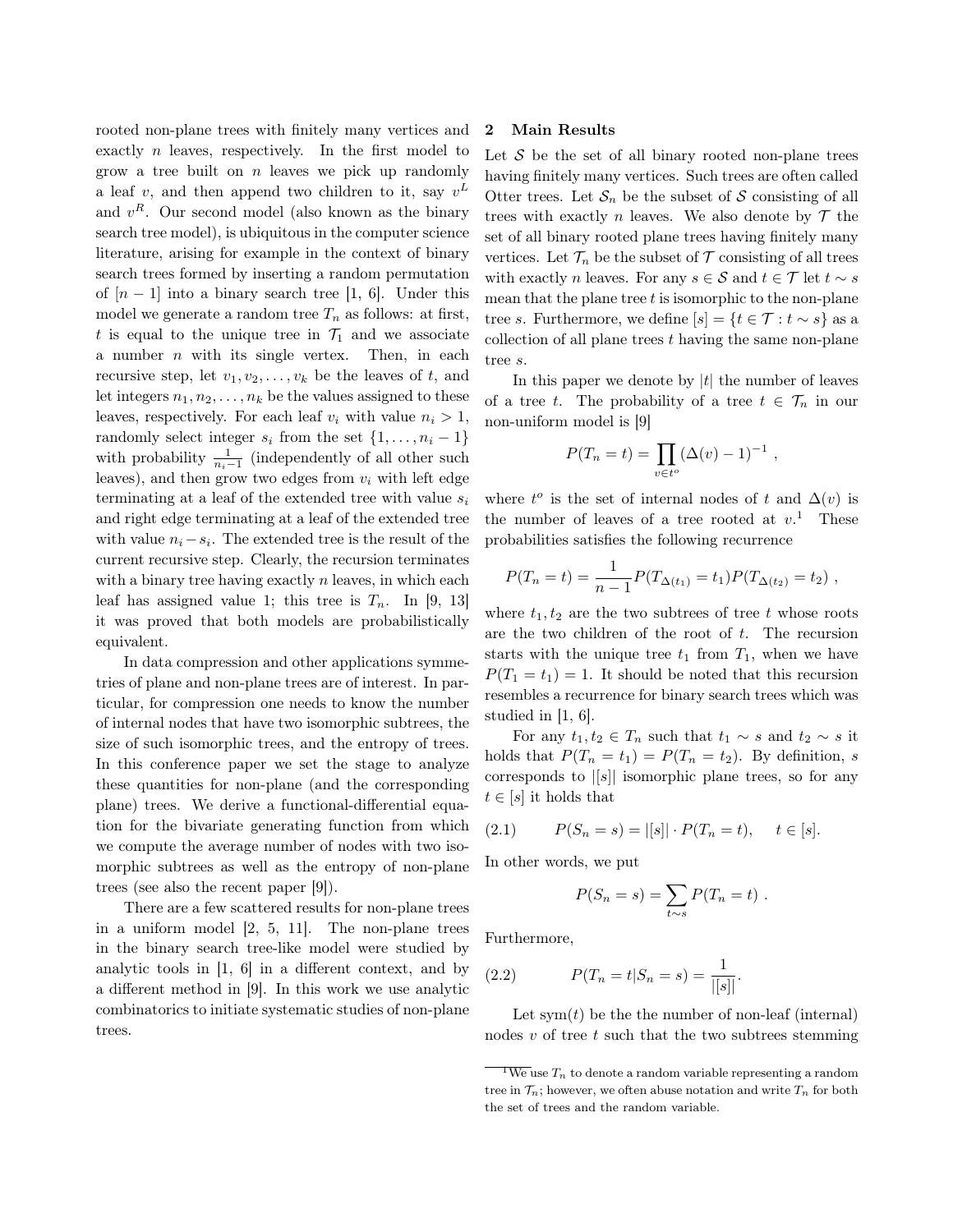from v are isomorphic. Observe that  $|S_1| = |S_2|$  =  $|\mathcal{S}_3| = 1$ , and that  $|\mathcal{S}_4| = 2$ . If  $t \in \mathcal{S}_1$ , then clearly sym(t) = 0. If  $t \in S_2$  or  $t \in S_3$  then sym(t) = 1. Notice that (see [2]) if  $t_1$  and  $t_2$  are the two subtrees of a tree  $t$  whose roots are the two children of the root of  $t$ , then

$$
sym(t) = \begin{cases} sym(t_1) + sym(t_2) + 1 & \text{if } t_1 = t_2 \\ sym(t_1) + sym(t_2) & \text{if } t_1 \neq t_2. \end{cases}
$$

Observe also that

$$
sym(s) = sym(t) \quad \forall_t \ t \in [s].
$$

Furthermore, and more interestingly

(2.3) 
$$
|[s]| = 2^{n-1-\text{sym}(s)}.
$$

Indeed, we can form a new tree by rotating both subtrees of a plane tree at every internal node that is not symmetric, that is, for those nodes whose subtrees are not isomorphic.

Our goal is to evaluate the average  $\mathbb{E}[\text{sym}(S_n)]$ for non-plane trees. We shall accomplish it through generating function approach.

We first derive a differential equation for the following bivariate generating function

$$
F(u, z) = \sum_{t \in \mathcal{T}} P(T = t) u^{\text{sym}(t)} z^{|t|}
$$

$$
= \sum_{n=1}^{\infty} \sum_{t \in \mathcal{T}_n} P(T_n = t) u^{\text{sym}(t)} z^{|t|}.
$$

Define also

$$
B(u, z) = \sum_{t \in \mathcal{T}} P^2(T = t) u^{\text{sym}(t)} z^{|t| - 1} \sum_{t \in \mathcal{T}} p^2(t) u^{\text{sym}(t)} z^{|t| - 1}
$$

where we write  $p(t) = P(T = t)$  to simplify our notation.

In the next section we prove the following lemma characterizing  $F(u, z)$ .

LEMMA 2.1. Let  $f(u, z) = \frac{F(u, z)}{z}$ . Then it satisfies the following Riccati differential equation

(2.4) 
$$
\frac{\partial f(u, z)}{\partial z} = f(u, z)^2 + (u - 1)B(u^2, z^2).
$$

Furthermore after the substitution

$$
f(u, z) = -\frac{\frac{\partial g(u, z)}{\partial z}}{g(u, z)}
$$

equation (2.4) becomes

(2.5) 
$$
\frac{\partial^2 g(u, z)}{\partial^2 z} + (u - 1)B(u^2, z^2)g(u, z) = 0
$$

which is a second order linear equation assuming  $B(u, z)$ is known.

Remark (i) We should point out differences between our non-uniform model and uniform model. For the uniform model, following Bóna and Flajolet [2] the bivariate generating function

$$
\tilde{F}(u,z) = \sum_{s \in \mathcal{S}} u^{\text{sym}(s)} z^{|s|}
$$

satisfies the following functional equation

$$
\tilde{F}(u, z) = z + \frac{1}{2}\tilde{F}(u, z)^{2} + (u - \frac{1}{2})\tilde{F}(u^{2}, z^{2}).
$$

(ii) Furthermore, we observe that (2.4) could be viewed as a functional-differential equation. Indeed, let us introduce a special Hadamard product of two generating functions  $A(u, z)$ ,  $B(u, z)$  defined by

$$
A(u, z) = \sum_{t \in \mathcal{T}} c_A(t) u^{r(t)} z^{s(t)},
$$
  

$$
B(u, z) = \sum_{t \in \mathcal{T}} c_B(t) u^{r(t)} z^{s(t)},
$$

where  $r(t)$  and  $s(t)$  map combinatorial objects  $t \in \mathcal{T}$  to the non-negative integers. We then define a Hadamard product  $A(u, z) \square B(u, z)$  by

$$
A(u, z) \Box B(u, z) = \sum_{t \in \mathcal{T}} c_A(t) c_B(t) u^{r(t)} z^{s(t)}
$$

.

We contrast this with the standard bivariate Hadamard product, defined by

$$
A(u, z) \odot B(u, z) = \sum_{n,m=0}^{\infty} \left( \sum_{t \; : \; r(t) = m, s(t) = n} c_A(t) \right)
$$

$$
\left( \sum_{t \; : \; r(t) = m, s(t) = n} c_B(t) \right) u^m z^n.
$$

Note that  $A(u, z) \square B(u, z)$  is in general not equal to  $A(u, z) \odot B(u, z)$ , unless  $r(t)$  and  $s(t)$  uniquely determine t. With this definition in mind we can rewrite  $(2.4)$  as

$$
\frac{\partial}{\partial z} f_z(u, z) = f(u, z)^2 + (u - 1)(f(u^2, z^2) \Box f(u^2, z^2))
$$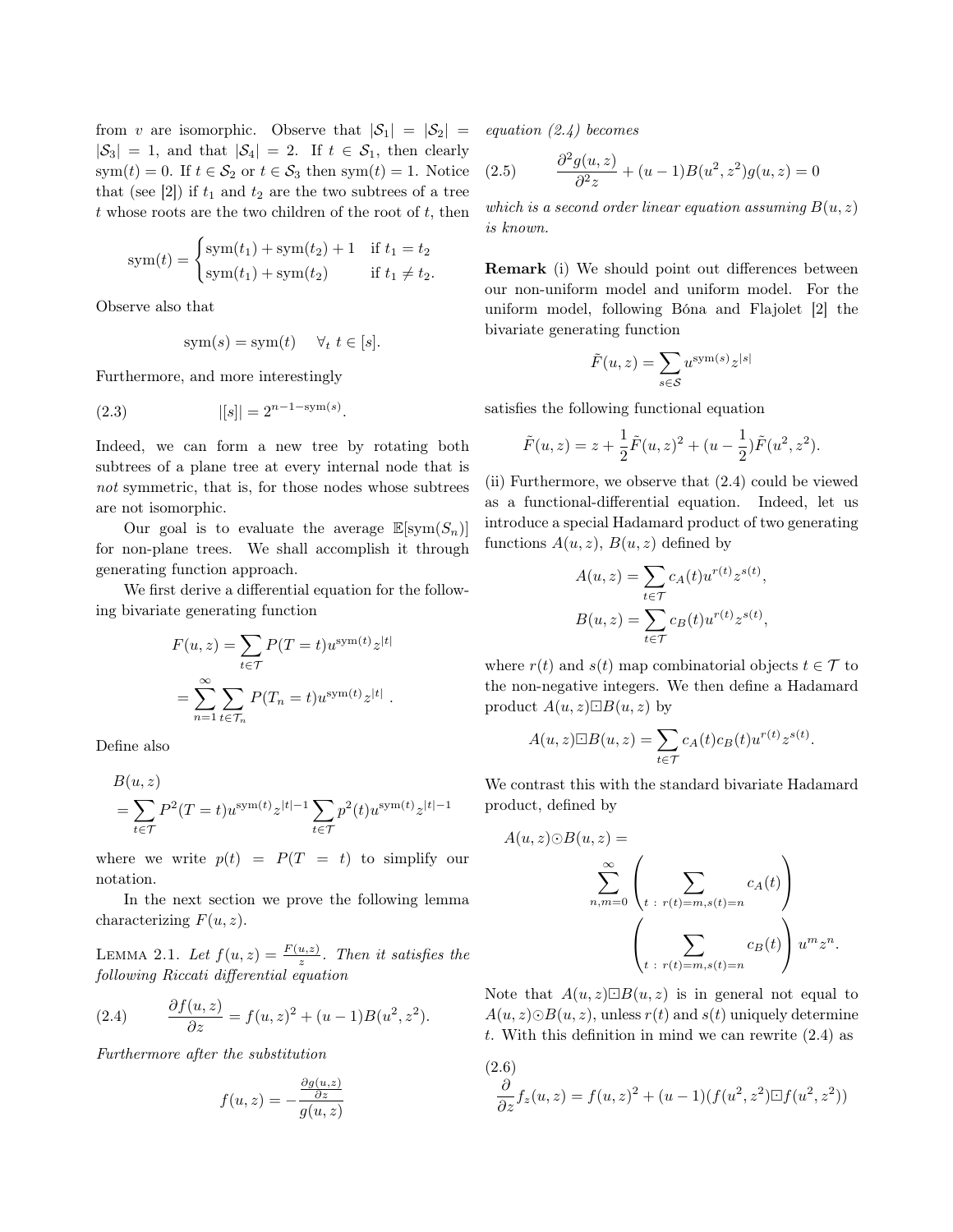which is a functional-differential equation.  $\Box$ 

Our first goal is to understand probabilistic behavior of sym $(S_n) = \text{sym}(T_n)$ . In this preliminary conference paper we focus on the average  $\mathbb{E}[\text{sym}(S_n)]$ . We start with a definition

$$
\mathcal{E}(z) = \sum_{n=1}^{\infty} \mathbb{E}[\text{sym}(S_n)] z^{n-1}.
$$

Using Lemma 2.1 in the next section we show that it satisfies the following ODE

(2.7) 
$$
\mathcal{E}'(z) = \frac{2\mathcal{E}(z)}{z(1-z)} + B(z^2)
$$

with  $\mathcal{E}(0) = 0$ . Here we define

$$
B(z) = \sum_{t \in \mathcal{T}} p^2(t) z^{|t|-1}
$$

$$
= \sum_{n=1}^{\infty} z^{n-1} \sum_{t_n \in \mathcal{T}_n} p^2(t_n)
$$

$$
= \sum_{n=1}^{\infty} b_n z^{n-1}
$$

where  $b_n = [z^{n-1}]B(z) = \sum_{t_n \in \mathcal{T}_n} p^2(t_n)$  for  $n \ge 1$ . It is easy to compute  $b_n$  for a few small values of n, namely (2.8)

$$
b_1 = b_2 = 1
$$
,  $b_3 = \frac{1}{2}$ ,  $b_4 = \frac{2}{9}$ ,  $b_5 = \frac{13}{144}$ ,  $b_6 = \frac{7}{200}$ .

Actually, to compute precisely  $b_n$  for all values of n we need a better approach. Define  $C(z) = zB(z)$  and notice that

$$
b_n = [z^n]C(z) = [z^{n-1}]B(z).
$$

We will derive a differential equation for  $C(z)$ , from which a recurrence for  $b_n$  will follow. It is easy to notice that  $C(z)$  satisfies the following

$$
C(z) = z + \sum_{u,v \in \mathcal{T}} \frac{1}{(|v| + |u| - 1)^2} p^2(u) p^2(v) z^{|u| + |v|}.
$$

Furthermore,

$$
B'(z) = \sum_{u,v \in \mathcal{T}} \frac{1}{(|v| + |u| - 1)} p^{2}(u) p^{2}(v) z^{|u| + |v| - 2}
$$

and

$$
C^2(z)=\sum_{u,v\in\mathcal{T}}p(u)p(v)z^{|u|+|v|}.
$$

Combining all of these, we arrive at the following differential equation

(2.9) 
$$
C(z) - zC'(z) + z^2C''(z) = C^2(z).
$$

By standard tools we can extract from the above a recurrence for  $b_n = [z^n]C(z)$ . Indeed, for  $n \geq 2$  we have

(2.10) 
$$
b_n = \frac{1}{(n-1)^2} \sum_{j=1}^{n-1} b_j b_{n-j}
$$

with  $b_1 = 1$ . In passing we should point out that asymptotic growth of  $b_n$  satisfying the above recurrence can be found in [3]. We come back to this issue later in this paper.

**Remark.** We can write  $(2.7)$  as a functional-differential equation using a different special Hadamard product defined as follows. For generating functions

$$
A(z) = \sum_{t \in \mathcal{T}} c_A(t) z^{s(t)}, \qquad B(z) = \sum_{t \in \mathcal{T}} c_B(t) z^{s(t)},
$$

we define  $A(z) \boxtimes B(z)$  by

$$
A(z) \boxtimes B(z) = \sum_{t \in \mathcal{T}} c_A(t) c_B(t) z^{s(t)}.
$$

Define now

$$
A(z) = \sum_{t \in \mathcal{T}} p(t)^2 z^{|t|-1}.
$$

Then

$$
(A(z)\boxtimes A(z))\Big|_{z^2} = \sum_{t\in\mathcal{T}} p(t)^2 z^{2(|t|-1)}
$$

$$
= \left[ (f(1,z)\boxdot f(1,z))\Big|_{(u^2,z^2)} \right],
$$

and (2.7) becomes

$$
\mathcal{E}'(z) = \frac{2\mathcal{E}(z)}{(1-z)} + (A(z^2)\boxtimes A(z^2)),
$$

which is functional-differential equation.  $\Box$ 

In the next section we solve the ODE (2.7) leading to our second main result.

THEOREM 2.1. Consider a binary plane tree and its corresponding non-plane tree. The expected number of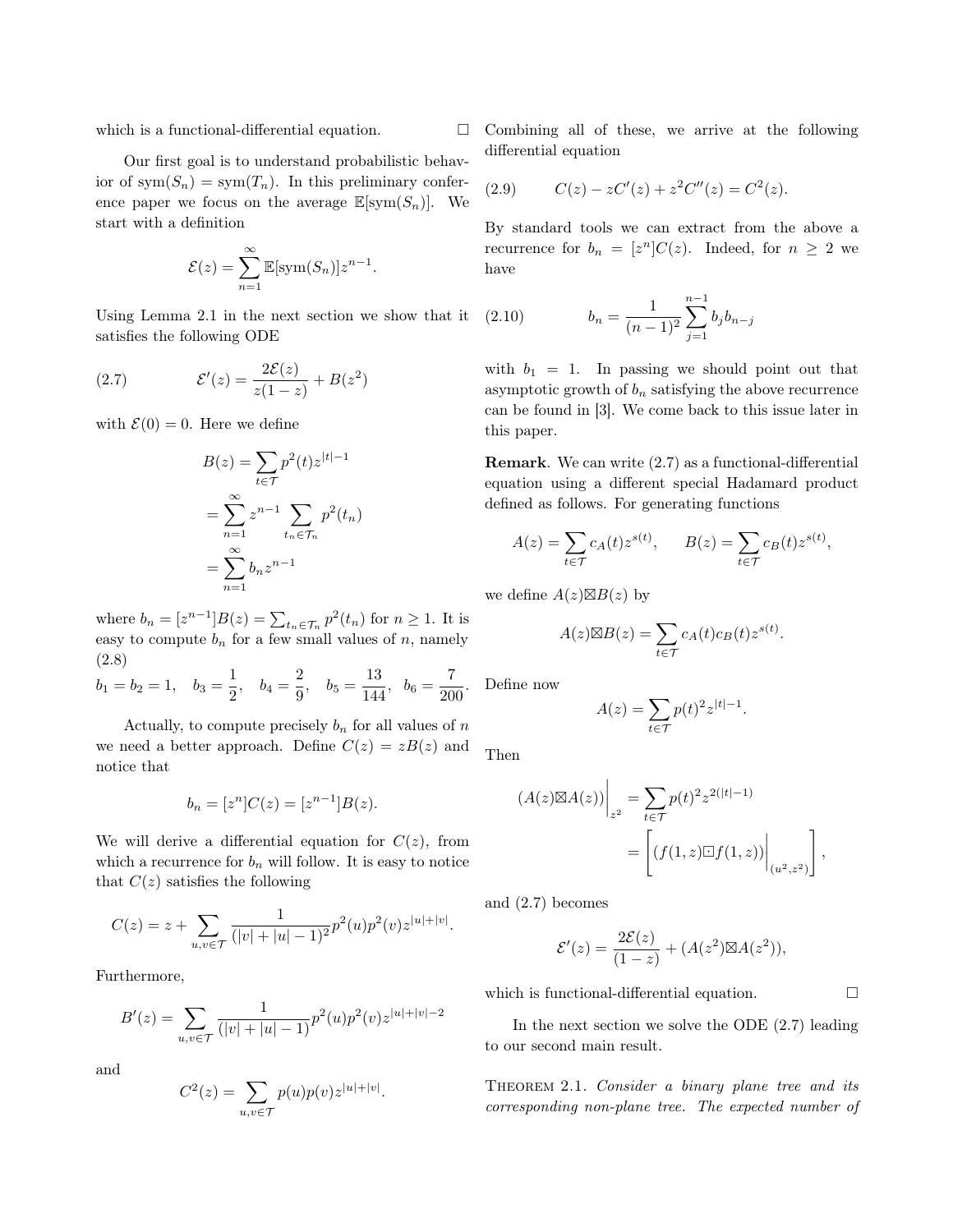internal nodes with two isomorphic subtrees is

(2.11)

$$
\mathbb{E}[\text{sym}(S_n)]
$$
  
=  $n \sum_{\ell=1}^{\lfloor (n+1)/2 \rfloor} \frac{b_{\ell}}{(2\ell-1)\ell(2\ell+1)} + (-1)^{n+1}b_{\lfloor (n+1)/2 \rfloor}$   
 $\approx n(0.3725 \pm 10^{-4})$ 

where, we recall,  $b_{\ell} = \sum_{t_{\ell}} p^2(t_{\ell}).$ 

Remark. Observe that we can use just computed  $\mathbb{E}[\text{sym}(S_n)]$  to evaluate certain compression algorithms on non-plane (and plane) trees. Indeed, for every internal node with two isomorphic subtrees we can replace the second identical subtree with a pointer to the first subtrees. We need about  $n(0.3725 \pm 10^{-4})$  bits to accomplish it. On the other hand, if we do this, we can save some storage on the replaced subtree. How much? Let us, as a preliminary assessment, compute the total size,  $size(S_n)$ , of the saved isomorphic subtrees. Similar computations as above lead to

$$
\mathbb{E}[\text{size}(S_n)] = n \sum_{k=1}^{\lfloor (n+1)/2 \rfloor} \frac{b_k}{(2k-1)(2k+1)} \approx n \cdot 0.4190.
$$

This result can also be recovered from [6].  $\Box$ 

Finally we deal with the entropy of the non-plane tree  $H(S_n)$  and its rate  $h(s) = \lim_{n \to \infty} H(S_n)/n$ . Observe that  $H(S_n) = H(T_n) - H(T_n|S_n)$ . In [8, 9] it was proved that

(2.12) 
$$
H(T_n) = \log_2(n-1) + 2n \sum_{k=2}^{n-1} \frac{\log_2(k-1)}{k(k+1)}.
$$

Remark. We know that (see also [8])

$$
2\sum_{k=2}^{n} \frac{\log_2(k-1)}{k(k+1)} \approx 1.736
$$

for large *n* (we took  $n = 10^6$ ). The above series converges slowly at the rate  $O(\log n/n)$ . Therefore one would prefer a more explicit formula for large  $n$ . We approximate the sum using the Euler-Maclaurin formula [14] by the integral

$$
\sum_{k=1}^{n-2} \frac{\log k}{(k+1)(k+2)} \sim \int_{1}^{n-2} \frac{\log(x)}{(x+1)(x+2)} dx
$$
  
=  $-\text{Li}_2\left(1 - \frac{n}{2}\right)$   
+  $\text{Li}_2(2-n) + \log\left(2 - \frac{2}{n}\right) \log(n-2)$   
+  $\text{Li}_2\left(-\frac{1}{2}\right) + \frac{\pi^2}{12}$ 

where

$$
\text{Li}_2(x) = \int_1^x \frac{\log t}{1 - t} dt
$$

is the *dilogarithmic integral*. For large  $x$  the following holds [7]

$$
\text{Li}_2(x) = -\frac{1}{2}\log^2 x - \frac{\pi^2}{6} + O(\log x/x).
$$

In fact, to get a better approximation of the sum we need two extra terms in the Euler-Maclaurin formula which leads to the following approximation

$$
\sum_{k=1}^{n-2} \frac{\log k}{(k+1)(k+2)}
$$
  
\n
$$
\approx \text{Li}_2(3/2) + \frac{1}{12}\pi^2 + \frac{1}{2}\log^2(2) - \frac{1}{72} + \frac{23}{12960}
$$
  
\n= 0.868...

which matches the first three digits of the sum.  $\Box$ 

To complete our analysis we now evaluate  $H(T_n|S_n)$ . From (2.3) we conclude

$$
H(T_n|S_n)
$$
  
=  $-\sum_{t \in \mathcal{T}_n, s \in \mathcal{S}_n} P(T_n = t, S_n = s) \log P(T_n = t|S_n = s)$   
=  $\sum_{s \in \mathcal{S}_n} P(S_n = s) \log |[s]|$   
=  $\sum_{t \in \mathcal{T}_n} P(T_n = t)(n - 1 - \text{sym}(t))$   
=  $n - 1 - \mathbb{E}[\text{sym}(S_n)] = n - 1 - \mathbb{E}[\text{sym}(T_n)]$ 

Thus from Theorem 2.1 we derive our third main result (see also [9]).

THEOREM 2.2. The entropy rate  $h(s)$  =  $\lim_{n\to\infty} H(S_n)/n$  of the non-plane trees is

$$
h(s) = h(t) - h(t|s) \approx 1.109...
$$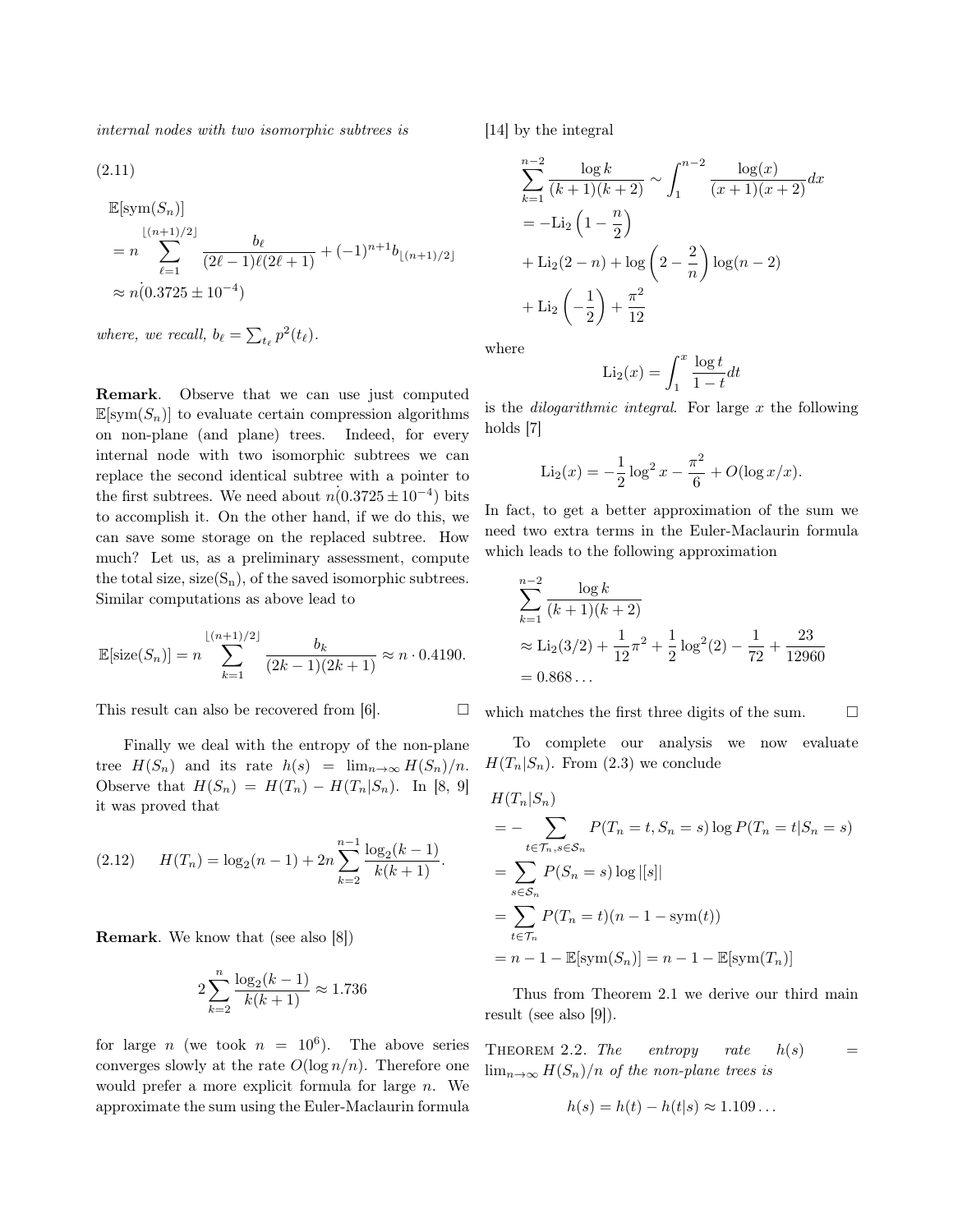where

$$
h(t|s) = 1 - \sum_{k=1}^{\infty} \frac{b_k}{(2k-1)k(2k+1)},
$$
  

$$
h(t) = 2 \sum_{k=1}^{\infty} \frac{\log_2(k)}{(k+1)(k+2)}
$$

with  $b_n = \sum_{t_n \in \mathcal{T}_n} p^2(t_n)$ .

**Remark 4.** The entropy  $h(s)$  is related to the Rényi entropy  $h_1(t)$  of order 1 of non-plane trees. We define  $h_1(t)$  as follows, if it exists: (2.13)

$$
h_1(t) = \lim_{n \to \infty} \frac{-\log \mathbb{E}[p(T_n)]}{n} = \lim_{n \to \infty} \frac{-\log \sum_{t_n \in \mathcal{T}_n} p^2(t_n)}{n}
$$

From the above we conclude that for large  $n$ 

$$
b_n = \sum_{t_n \in \mathcal{T}_n} p^2(t_n) \sim \exp(-nh_1(t)).
$$

But appealing to (2.9)-(2.10) and applying the method discussed in [3] we observe that

$$
b_n = \rho^n \left( 6n - \frac{22}{5} + O(n^{-5}) \right)
$$

where  $\rho = 0.3183843834378459...$  Thus  $h_1(t) = -\log(a)$ .  $-\log(\rho)$ .

# 3 Analysis and Proofs

In this section we prove our main results.

# 3.1 Proof of Lemma 2.1 Observe that

$$
F(u, z) = \sum_{n=1}^{\infty} \sum_{t \in \mathcal{T}_n} P(T_n = t) u^{\text{sym}(t)} z^{|t|}
$$
  
=  $z + \sum_{n \ge 2} \sum_{t \in \mathcal{T}_n} P(T_n = t) u^{\text{sym}(t)} z^{|t|}$ .

Recall that we write  $p(t) = P(T = t)$ . Since every tree  $t \in \mathcal{T}_n$  for  $n \geq 2$  can be divided into two trees, we This proves Lemma 2.1.  $\Box$ 

have

$$
F(u, z) = z +
$$
\n
$$
\sum_{s, t \in \mathcal{T}} \frac{1}{|s| + |t| - 1} p(s) p(t) u^{\text{sym}(s) + \text{sym}(t) + [|s=t|]} \cdot z^{|s| + |t|}
$$
\n
$$
= z + \sum_{s, t \in \mathcal{T}} \frac{1}{|s| + |t| - 1} p(s) p(t) u^{\text{sym}(s) + \text{sym}(t)} \cdot z^{|s| + |t|}
$$
\n
$$
- \sum_{t \in \mathcal{T}} \frac{1}{2|t| - 1} p^{2}(t) u^{2 \text{sym}(t)} \cdot z^{2|t|}
$$
\n
$$
= z + \sum_{s, t \in \mathcal{T}} \frac{1}{|s| + |t| - 1} p(s) p(t) u^{\text{sym}(s) + \text{sym}(t)} \cdot z^{|s| + |t|}
$$
\n
$$
+ (u - 1) \sum_{t \in \mathcal{T}} \frac{1}{2|t| - 1} p^{2}(t) u^{2 \text{sym}(t)} \cdot z^{2|t|}.
$$

 $\frac{(t_n)}{1-t_n}$ . Notice that, from the original definition of  $F(u, z)$ ,

$$
F(u,z)^2 = \sum_{s,t \in \mathcal{T}} p(s)p(t)u^{\text{sym}(s)+\text{sym}(t)}z^{|s|+|t|} ;
$$

therefore,

$$
z \int_0^z \frac{F(u, w)^2}{w^2} dw
$$
  
= 
$$
\sum_{s, t \in \mathcal{T}} \frac{1}{|s| + |t| - 1} p(s) p(t) u^{\text{sym}(s) + \text{sym}(t)} \cdot z^{|s| + |t|}.
$$

Recall that

$$
B(u,z)=\sum_{t\in\mathcal{T}}p^2(t)u^{\text{sym}(t)}z^{|t|-1}
$$

.

Notice that

$$
z\int_0^z B(u^2,w^2)dw = \sum_{t\in\mathcal{T}}\frac{1}{2|t|-1}p^2(t)u^{2\text{sym}(t)}\cdot z^{2|t|}\ .
$$

Hence

$$
F(u, z)
$$
  
=  $z + z \int_0^z \frac{F(u, w)^2}{w^2} dw + (u - 1)z \int_0^z B(u^2, w^2) dw.$ 

Let  $f(u, z) = \frac{F(u, z)}{z}$ . From the last equation we get

$$
\frac{\partial f(u,z)}{\partial z} = f(u,z)^2 + (u-1)B(u^2,z^2).
$$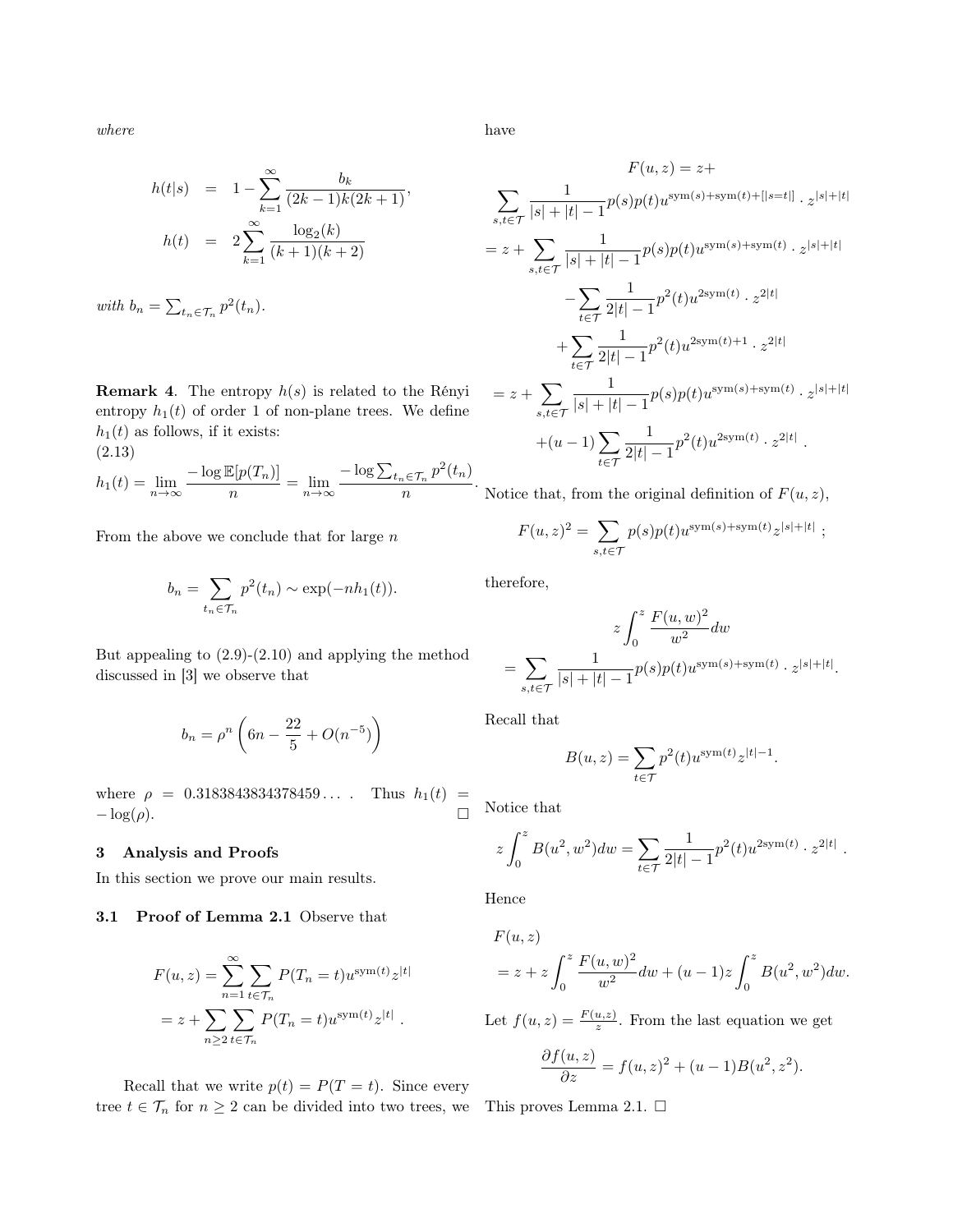**3.2** Average Symmetry: Proof of Theorem 2.1 with  $\mathcal{E}(0) = 0$ , as needed. We now compute  $\mathbb{E}[\text{sym}(T_n)] = \mathbb{E}[\text{sym}(S_n)]$  using generating function

$$
\phi_n(u) = [z^n]F(u, z) = [z^{n-1}]f(u, z)
$$

defined above. We observe that

$$
\mathbb{E}[\text{sym}(T_n)] = \frac{d\phi_n(u)}{du}\bigg|_{u=1}.
$$

Moreover, we have that taking the coefficient (actually an integral) commutes with taking the derivative with respect to u:

$$
\frac{d[z^{n-1}]f(u,z)}{du} = [z^{n-1}]f_u(u,z).
$$

Thus, taking the derivative with respect to  $u$  in  $(2.4)$ gives (using  $(2.6)$ )

(3.14) 
$$
f_{z,u}(u, z) = 2f(u, z)f_u(u, z) + (u - 1)\frac{\partial}{\partial u}\left[\left(f(u, z)\Box f(u, z)\right)\Big|_{(u^2, z^2)}\right] + \left[\left(f(u, z)\Box f(u, z)\right)\Big|_{(u^2, z^2)}\right],
$$

and setting  $u = 1$  results in

$$
f_{z,u}(1, z) = 2f(1, z)f_u(1, z)
$$

$$
+ \left[ (f(1, z)\Box f(1, z)) \Big|_{(u^2, z^2)} \right].
$$

Now, we use the fact that  $\phi_n(1) = 1$  for  $n \ge 1$  implies

$$
f(1, z) = \frac{1}{(1 - z)}.
$$

We also recall the definition of the almost-OGF of  $\mathbb{E}[\text{sym}(T_n)]$ :

$$
\mathcal{E}(z) = \sum_{n=1}^{\infty} \mathbb{E}[\text{sym}(T_n)] z^{n-1}
$$

and note that

$$
f_u(1, z) = \sum_{n=1} \mathbb{E}[\text{sym}(T_n)] z^{n-1} = \mathcal{E}(z).
$$

With the notation as in the Remark above Theorem 2.1 we find

(3.15)  
\n
$$
\mathcal{E}'(z) = \frac{2\mathcal{E}(z)}{(1-z)} + (A(z)\boxtimes A(z))\Big|_{z^2} = \frac{2\mathcal{E}(z)}{z(1-z)} + B(z^2),
$$

We now solve (3.15). It is easy to see that

$$
\mathcal{E}(z) = \frac{1}{(1-z)^2} \left( \int_0^z B(x^2)(1-x)^2 dx + C \right).
$$

But  $\mathcal{E}(0) = 0$  implies  $C = 0$ . Thus

$$
\mathbb{E}[\text{sym}(T_n)] = [z^{n-1}]\mathcal{E}(z)
$$
  
=  $[z^{n-1}]\frac{1}{(1-z)^2} \int_0^z B(x^2)(1-x)^2 dx.$ 

We first observe, after some algebra, that

$$
\frac{1}{(1-z)^2} \int_0^z B(x^2)(1-x)^2 dx
$$
  
=  $z + \sum_{n=1}^\infty \left( \frac{b_n + b_{n+1}}{2n+1} z^{2n+1} - \frac{b_n}{n} z^{2n} \right)$ 

.

.

Define

(3.16) 
$$
c_k = \begin{cases} 0 & k = 0, \\ 1 & k = 1, \\ -\frac{b_\ell}{\ell} & k = 2\ell, \ \ell \ge 1, \\ \frac{b_\ell + b_{\ell+1}}{2\ell + 1} & k = 2\ell + 1, \ \ell \ge 1. \end{cases}
$$

Then

$$
\mathbb{E}[\text{sym}(T_n)] = [z^{n-1}] \frac{1}{(1-z)^2} \sum_{k=0}^{\infty} c_k z^k = \sum_{k=0}^{n} c_k (n-k).
$$

But it is easy to see that

$$
\sum_{k=0}^{n} kc_k = 1 + \sum_{\ell=1}^{\lfloor n/2 \rfloor} (b_{\ell+1} - b_{\ell})
$$
  
= 1 - b<sub>1</sub> + b<sub>\lfloor n/2 \rfloor + 1</sub> = (-1)<sup>n+1</sup>b<sub>\lfloor (n+1)/2 \rfloor</sub>.

This leads to the final formula

(3.17) 
$$
\mathbb{E}[\text{sym}(T_n)] = n \sum_{k=1}^n c_k + (-1)^{n+1} b_{\lfloor (n+1)/2 \rfloor}.
$$

We can further simply this expression by computing  $\sum_k c_k$ . Some algebra is needed to show that

$$
\sum_{k} c_{k}
$$
\n
$$
= 1 - \frac{2}{3}b_{1} +
$$
\n
$$
\sum_{\ell=2}^{\lfloor (n+1)/2 \rfloor - 1} b_{\ell} \left( \frac{1}{2\ell - 1} - \frac{1}{\ell} + \frac{1}{2\ell + 1} \right)
$$
\n
$$
+ b_{\lfloor (n+1)/2 \rfloor} \left( \frac{I(n \le 2\ell + 1)}{2\ell - 1} + \frac{I(n \le 2\ell + 1)}{\ell} \right)
$$